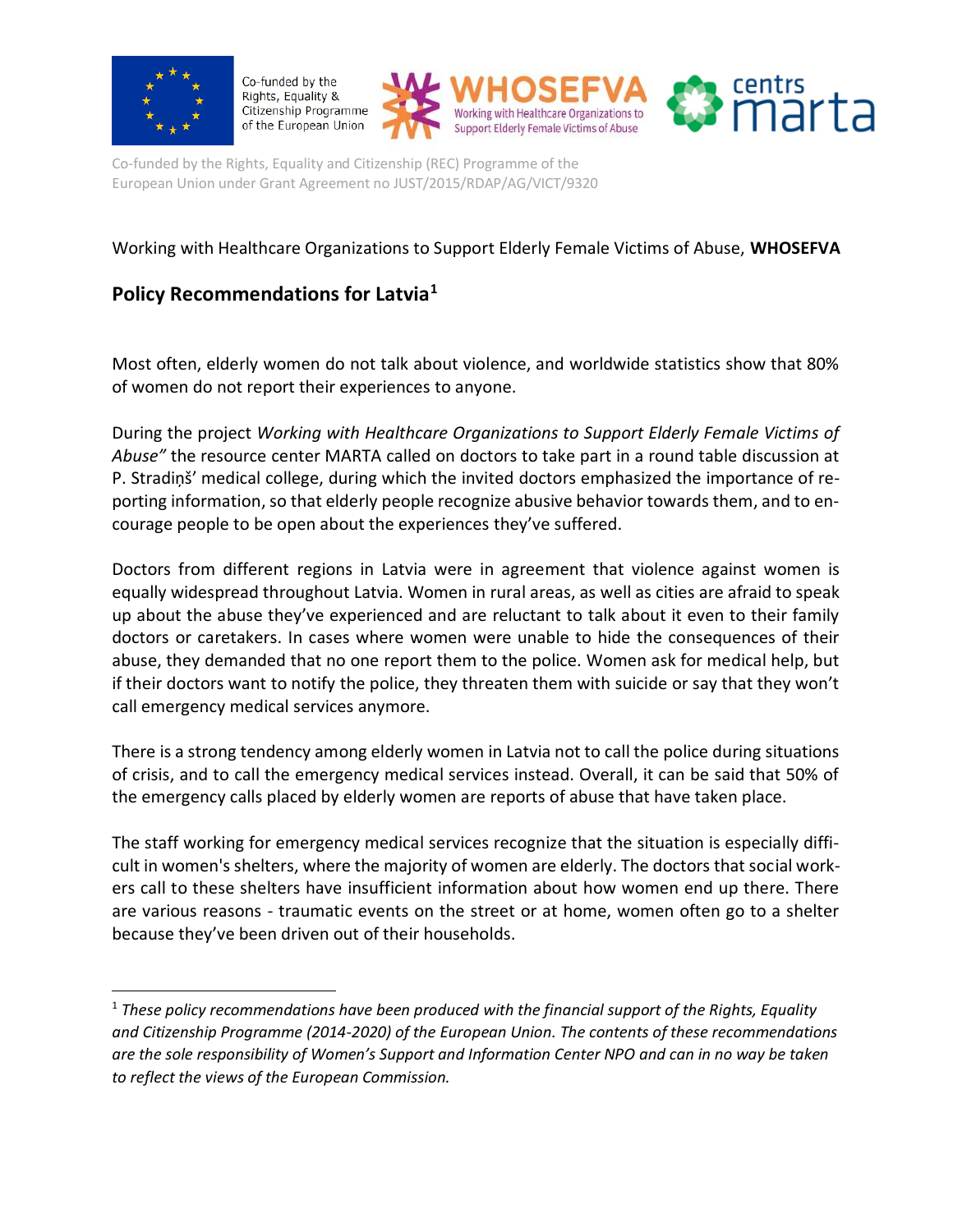

Co-funded by the Rights, Equality & Citizenship Programme of the European Union





Co-funded by the Rights, Equality and Citizenship (REC) Programme of the European Union under Grant Agreement no JUST/2015/RDAP/AG/VICT/9320

Observations by home care specialists indicate that elderly women are the most likely to suffer from emotional, economic and sexual abuse. Specialists emphasize that economic and emotional abuse is especially widespread today, when the retirement pensions of elderly women are taken away from them by their sons and, more recently, their grandsons, and physical violence is present in about a half of these cases. These cases are reported by medical personnel, not the women themselves, because they view such events as *'their fate'*, instead of abuse, and are unaware of their rights. Doctors mention criminal cases where women have suffered movement or speech impairments, but refuse further legal process, because they feel dependent on their husbands. Doctors have noticed that men wait for women outside the doctor's office, pay for their medical services and leave with them.

Family doctors in rural areas are convinced that the abuse is directly connected to the economic difficulties that people suffer, which prevent people from aging with dignity and meeting their everyday needs. Currently, a widespread family model has developed where it is difficult to intervene, even if it is known that a son beats his mother. Doctors cannot interfere in a family by offering their help, and women refuse help, out of fear they might experience abuse again. Elderly women also refuse to speak about abuse they've suffered in their youth. Women are very afraid to speak out and tell the truth about abuse.

A focus group interviewing elderly women revealed that women experiencing abuse choose not to report it to the police or their municipality, but instead seek medical help after severe physical abuse.

The resource center MARTA has developed services for victims, and a methodology for working with institutions so that the perspective of the victim permeates the assistance work; the center also does preventive work with young people in order to prevent the possibility of abuse in relationships, and is creating a methodology on how to work with people from different age groups, taking the specifics of each group, especially elderly women, into account. The resource center MARTA prides itself in giving support to victims in cases where state support does not exist or is limited, and the fact that it has simultaneously fought for 18 years to create a legal framework where the defense of victims and the prosecution of perpetrators is possible. Although the state has provided support to adult victims of violence since 2015, it should be acknowledged that in practice this amounts to a semi-funded service that includes counseling with a psychologist and the services with a lawyer, instead of all the services that are necessary in such cases, and they are provided only if the women are willing to give their personal data to the appropriate municipality social service whose responsibility it is to administrate the service.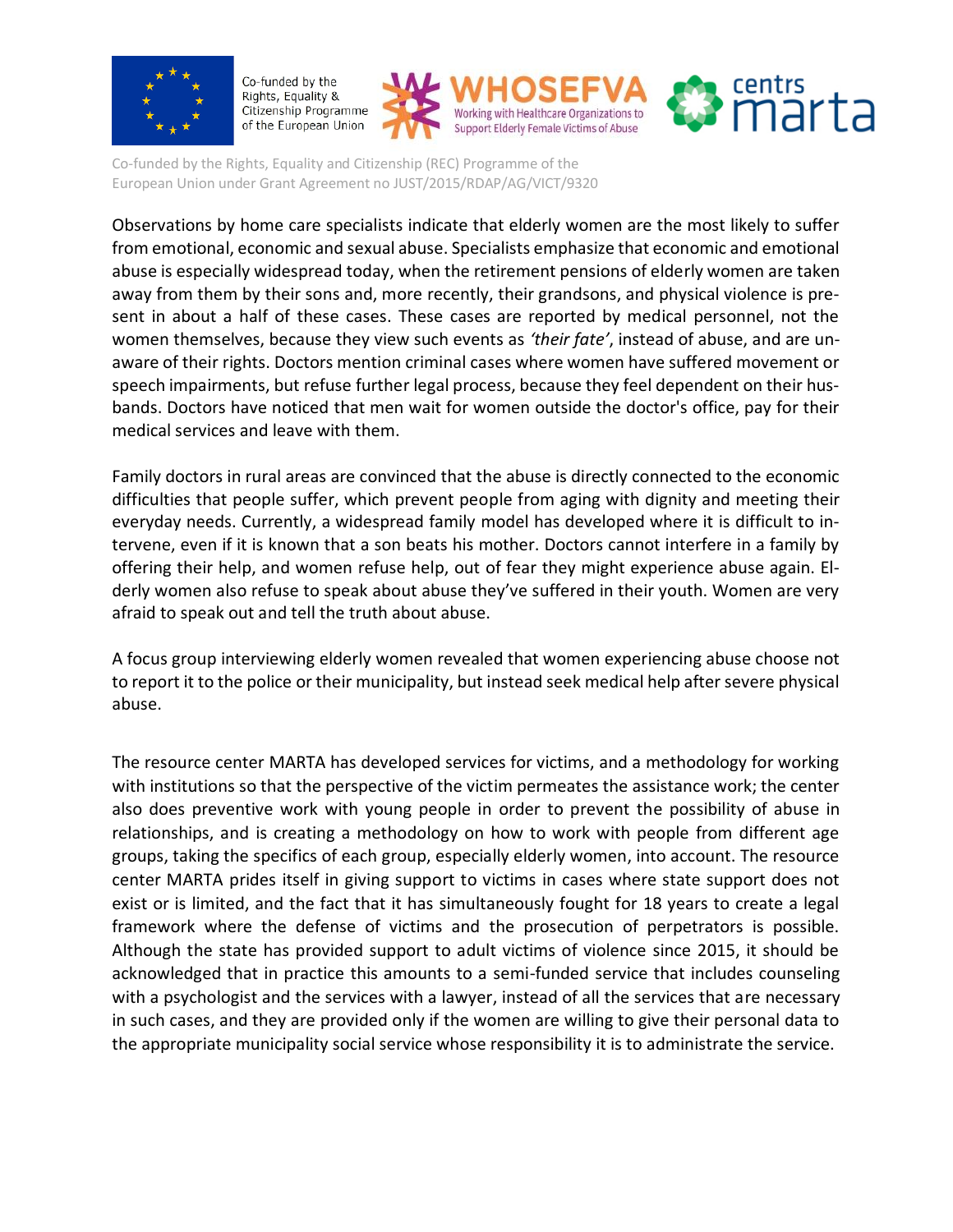

Co-funded by the Rights, Equality & Citizenship Programme of the European Union





Co-funded by the Rights, Equality and Citizenship (REC) Programme of the European Union under Grant Agreement no JUST/2015/RDAP/AG/VICT/9320

In cases where the victim is granted temporary protection, the police is often not effective enough to prevent the abuser from approaching the victim, so the abusers often keep going after these women as there is no anonymous asylum available for elderly women.

#### **Recommendations**

## **The ratification of the Istanbul convention**

It is recommended to ratify the Istanbul convention, which is based on the experience and practical observations of experts from all member states of the Council of Europe regarding actions contributing to the reduction and prevention of violence against women and domestic violence. The results indicate that a systemic approach is necessary, and it has been structured and comprehensively incorporated into the convention, giving the member states a clear plan of action for achieving actual results in the prevention and reduction of violence. A refusal to support the bill on the ratification of the convention would point to a clear political stance, which is reluctant towards the defense of victims and the prosecution of perpetrators, and is trying to avoid the responsibilities arising from the provisions of the convention, which are intended to reduce violence against women and domestic violence.

## **A functional way of funding a crisis intervention service**

Currently, the state-funded rehabilitation program does not provide funding for crisis intervention. In order to provide appropriate assistance to victims of violence, there should be a crisis intervention service that must be designed in a way to include: counseling from a social worker and a psychologist, legal assistance: the preparation of documents, compensation, help with making a claim for compensation, assistance in criminal proceedings, consultations with other specialists, as necessary (interpreter, physician, social rehabilitator), the provision of a safe asylum, if necessary, the purchase of basic necessities (food, hygiene products, medicine), help with covering the costs of requesting, translating and restoring documents, and ensuring that the victim is granted full anonymity throughout the process of such assistance.

**Providing a safe asylum**: A network of anonymous apartments which are suitable for elderly women.

**The protection of data**: To organize the provision of the state rehabilitation program services in such a way that the personal data of every client is encrypted, when it is being transferred from institution to institution.

#### **A community coordinated response to domestic violence:**